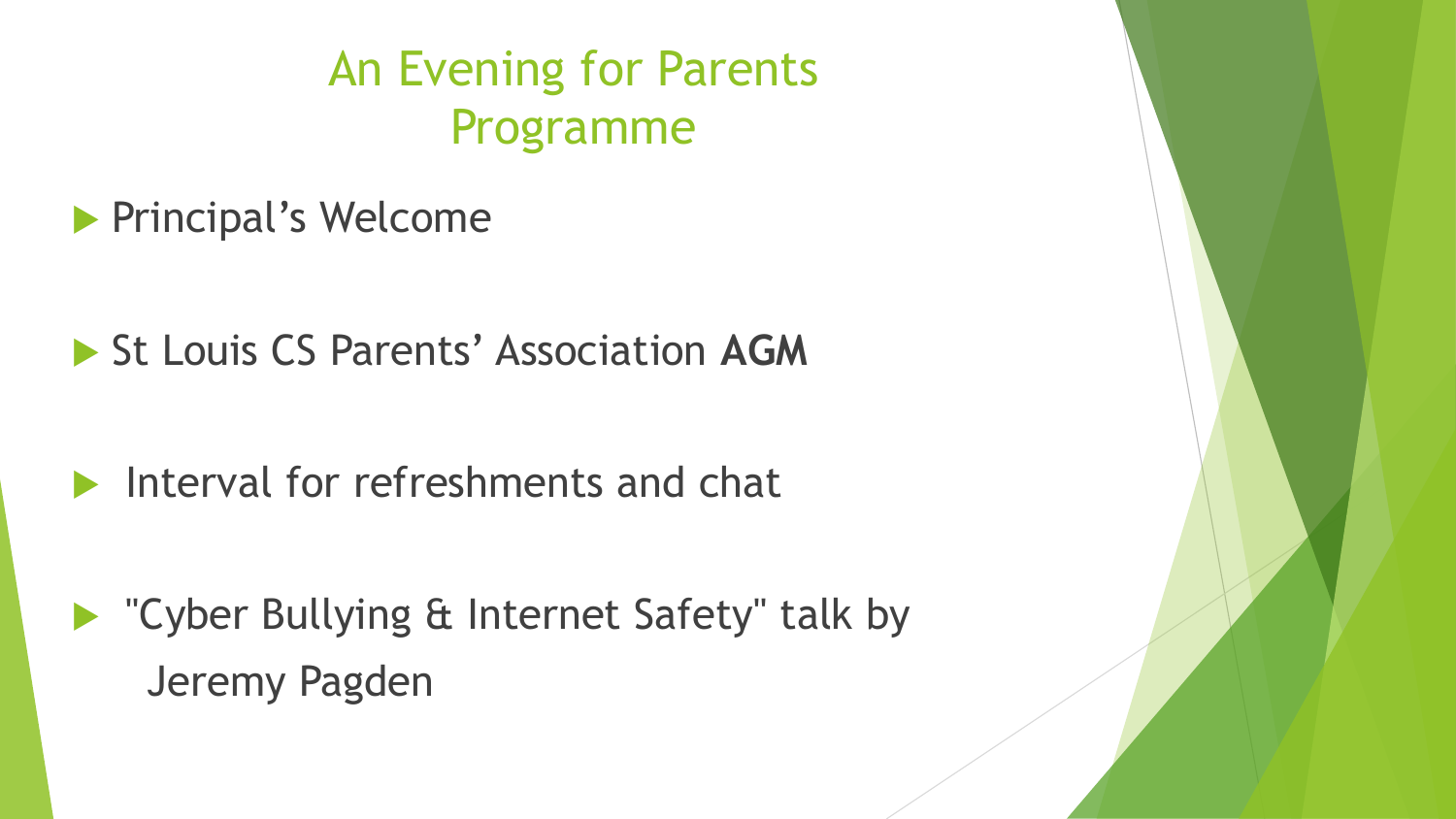Welcome Parents & Guardians of St. Louis CS

**Thursday 1st December 2016**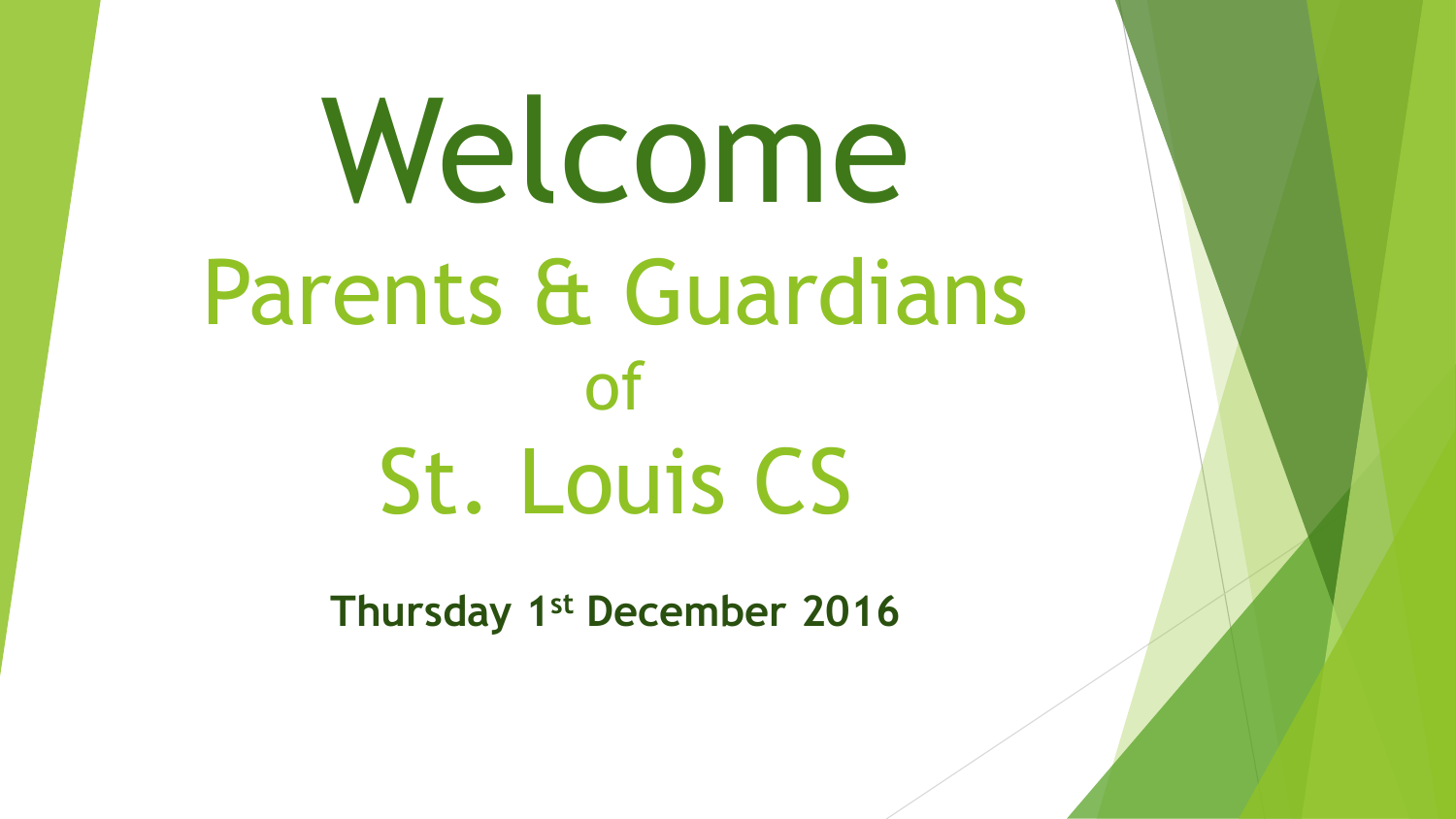

#### What is the purpose of the Parents Association?

To provide a structure through which the parents and guardians of St Louis Community School can work together and in collaboration with School Management, to ensure the best possible education for all children.

### Who is a member of the Parents Association?

- All parents and guardians of students attending St. Louis Community School have automatic membership of the Association:
- The parent body is the Parents' Association
- The Committee is elected every two years by the Parents' Association membership at the AGM
- The Executive Officers (Chair, Secretary, Treasurer) are elected by the Committee at their first meeting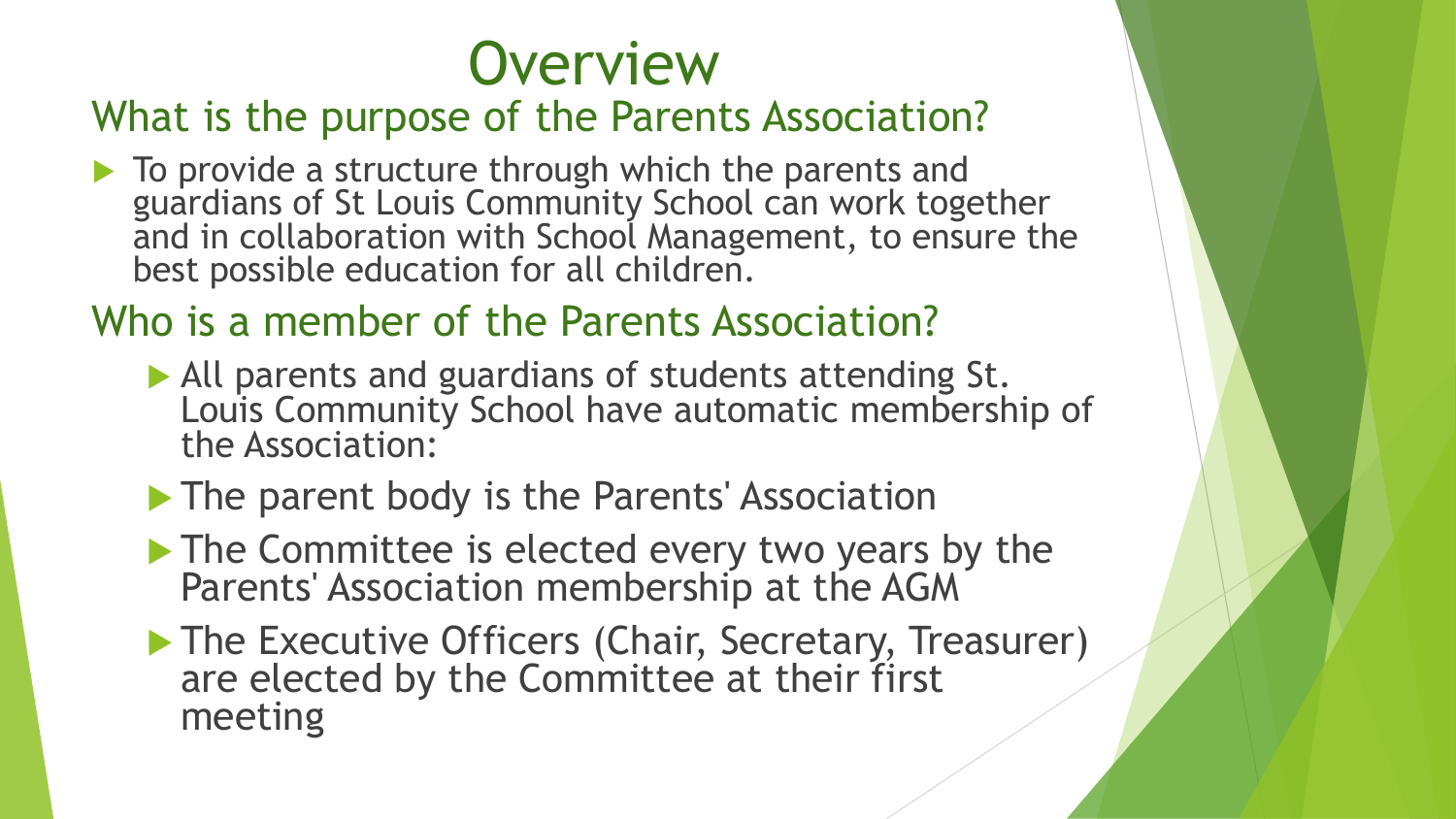# **Overview**

#### What is the role of the Committee?

 $\blacktriangleright$  To represent the parent body and to manage the business of the Parents' Association in accordance with the Constitution.

#### What is NOT the role of the Committee?

 $\blacktriangleright$  The Association will not involve itself in representation on matters involving individual students or matters relating to the internal administration of the school.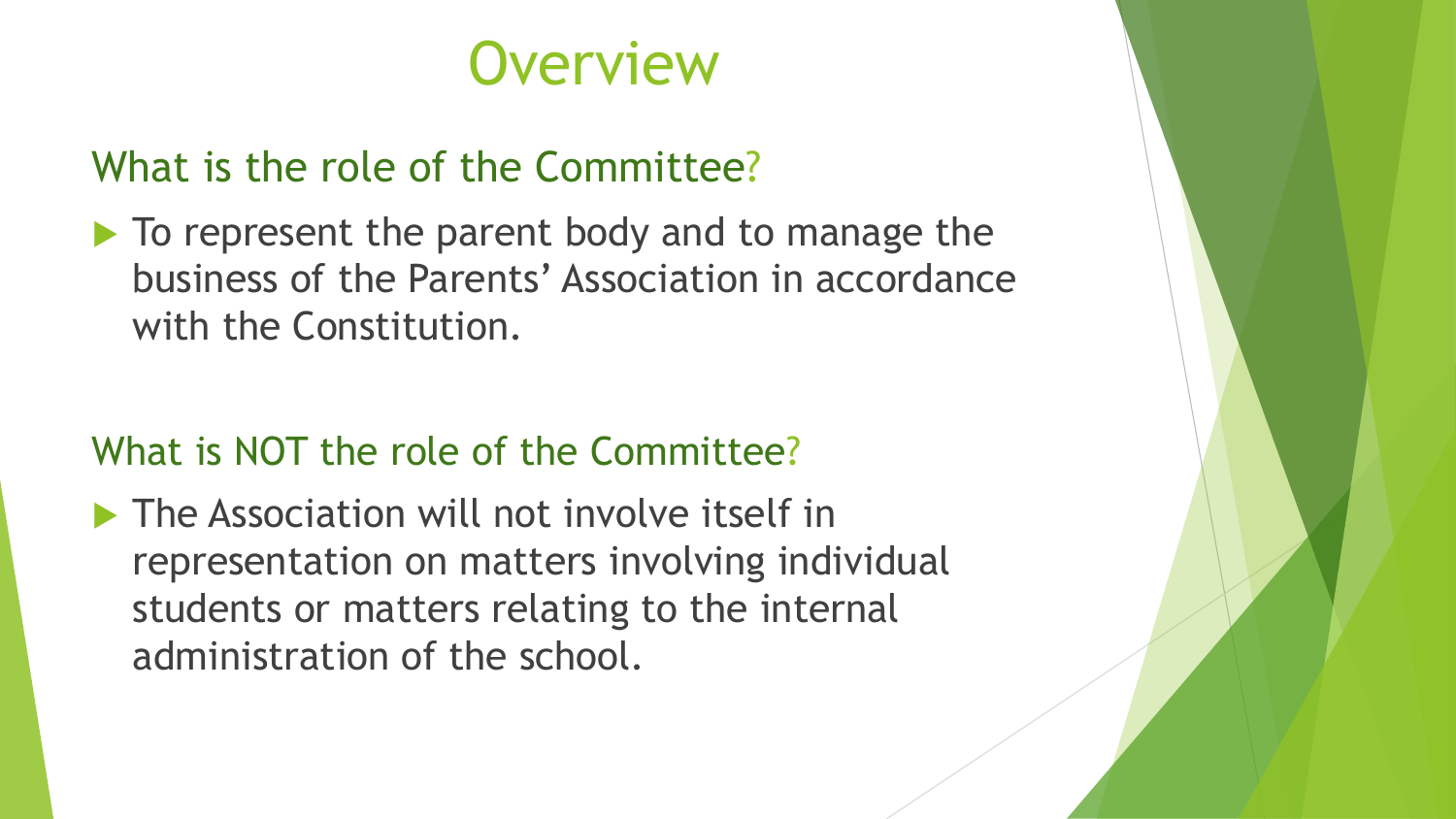# St Louis CS Parents' Association 2014 - 2016

- **New committee elected at 2014 AGM**
- ▶ Committee serves a two year term
- There are currently 14 elected members plus:
- ▶ The 2 Parents' Nominees to the Board of Management
- ▶ Officers were elected at first meeting after AGM
- **Principal and Deputy Principal are invited to** attend meetings
- ▶ Committee met 7 times last year
- **Meetings usually last one hour**
- ▶ AGM 2016 will see election of a new Committee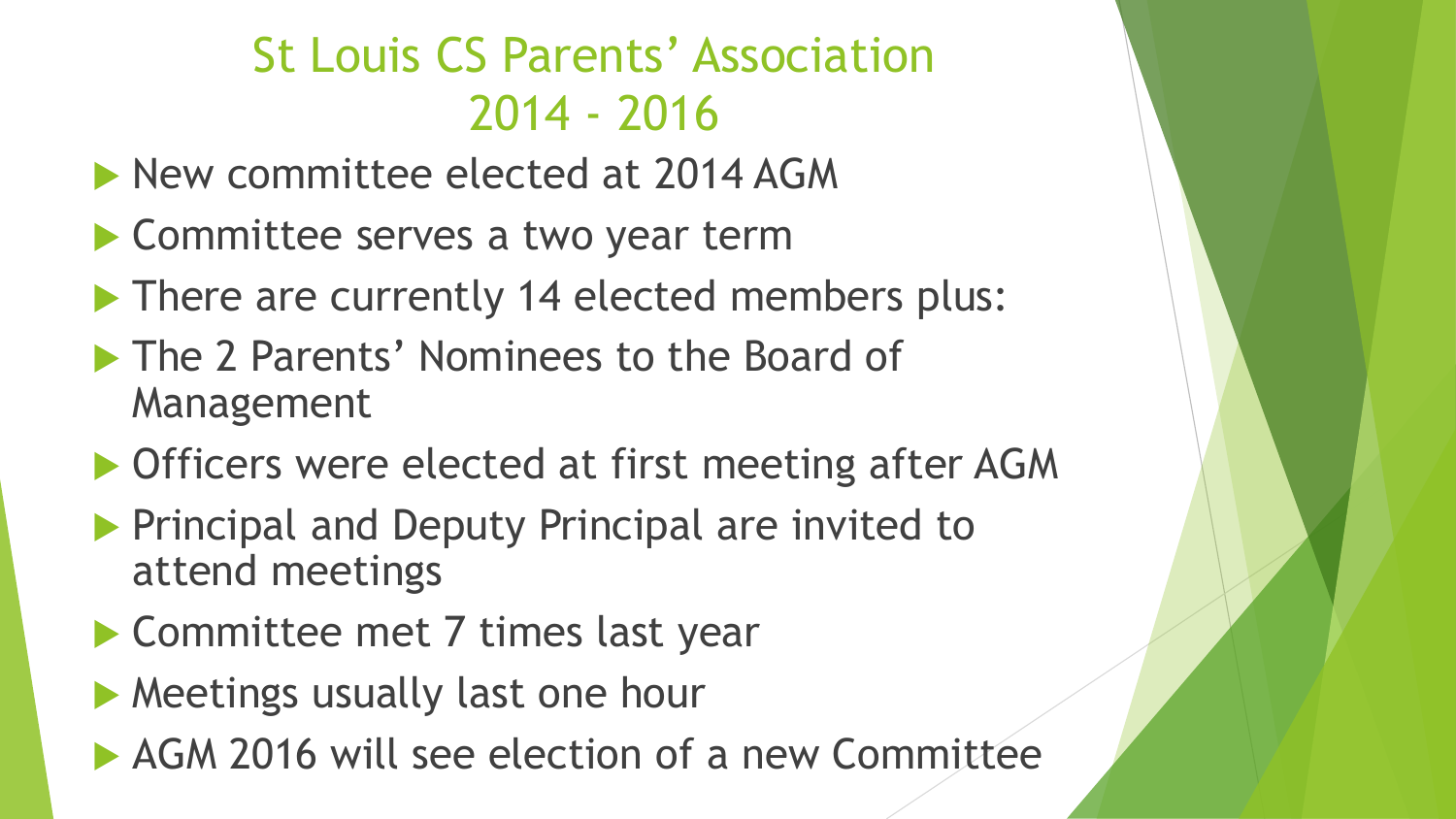## **Financial Statement 2015 - 2016**

| <b>Date</b> | <b>Item</b>                      | <b>Credit</b> | <b>Debit</b> |  |
|-------------|----------------------------------|---------------|--------------|--|
| 19/11/15    | Balance (Cash & Bank)            | 951.66        |              |  |
| 27/11/15    | John Dwyer - Speaker             |               | 175.00       |  |
| 27/11/16    | <b>Expenses for Meeting</b>      |               | 34.56        |  |
| 31/12/15    | <b>Notified Fees</b>             |               | 15.00        |  |
| 28/1/16     | <b>Expenses Midwest Radio</b>    |               | 40.00        |  |
| 29/2/16     | <b>Donations Received</b>        | 76.00         |              |  |
| 4/3/16      | <b>Notified Fees</b>             |               | 16.80        |  |
| 12/4/16     | Workshop & Expenses              |               | 260.00       |  |
| 12/4/16     | Kiltimagh Giants Basketball Team |               | 100.00       |  |
| 6/7/16      | <b>Notified Fees</b>             |               | 16.20        |  |
| 3/8/16      | <b>Notified Fees</b>             |               | 15.00        |  |
| 3/9/16      | <b>Petty Cash</b>                | 11.30         |              |  |
| 1/9/16      | <b>Balance Cash &amp; Bank</b>   | 366.40        |              |  |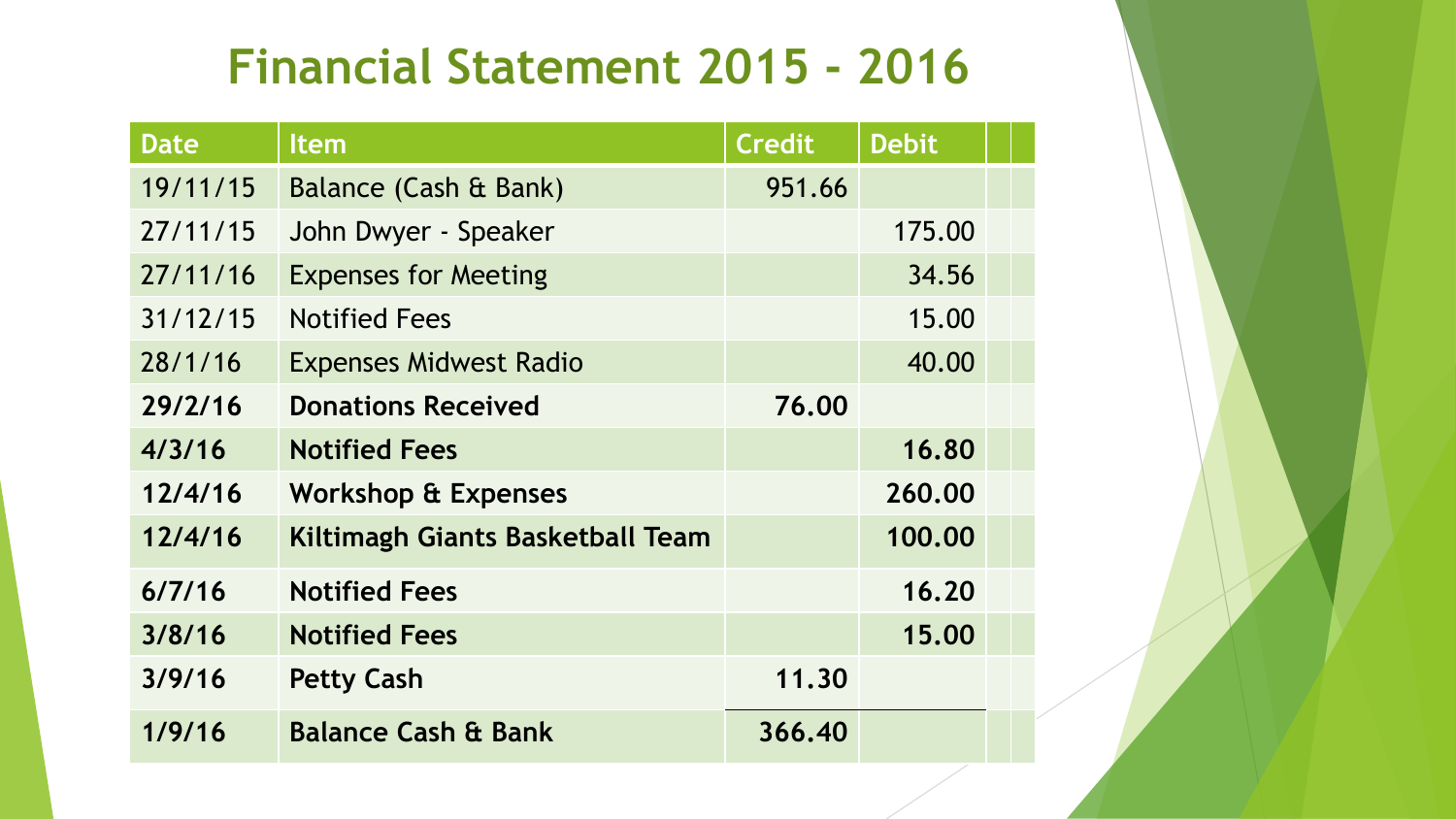Parent Representation & Achievements

#### **AGM October 2015:**

- **Talk by Shane Martin January 2016 on positive** mental health
- Talk by Laura Coleman April 2016 on "Talking" with your Teens"
- **Talk by John Doran September 2016 on "Ways to** Well-being"
- Advisory role in the development of the school's Healthy Eating Policy – Flag raised October 2016
- **Two Committee members contribute to the Health** Promotion School Committee on an ongoing basis
- Represent parents once a year at a BoM meeting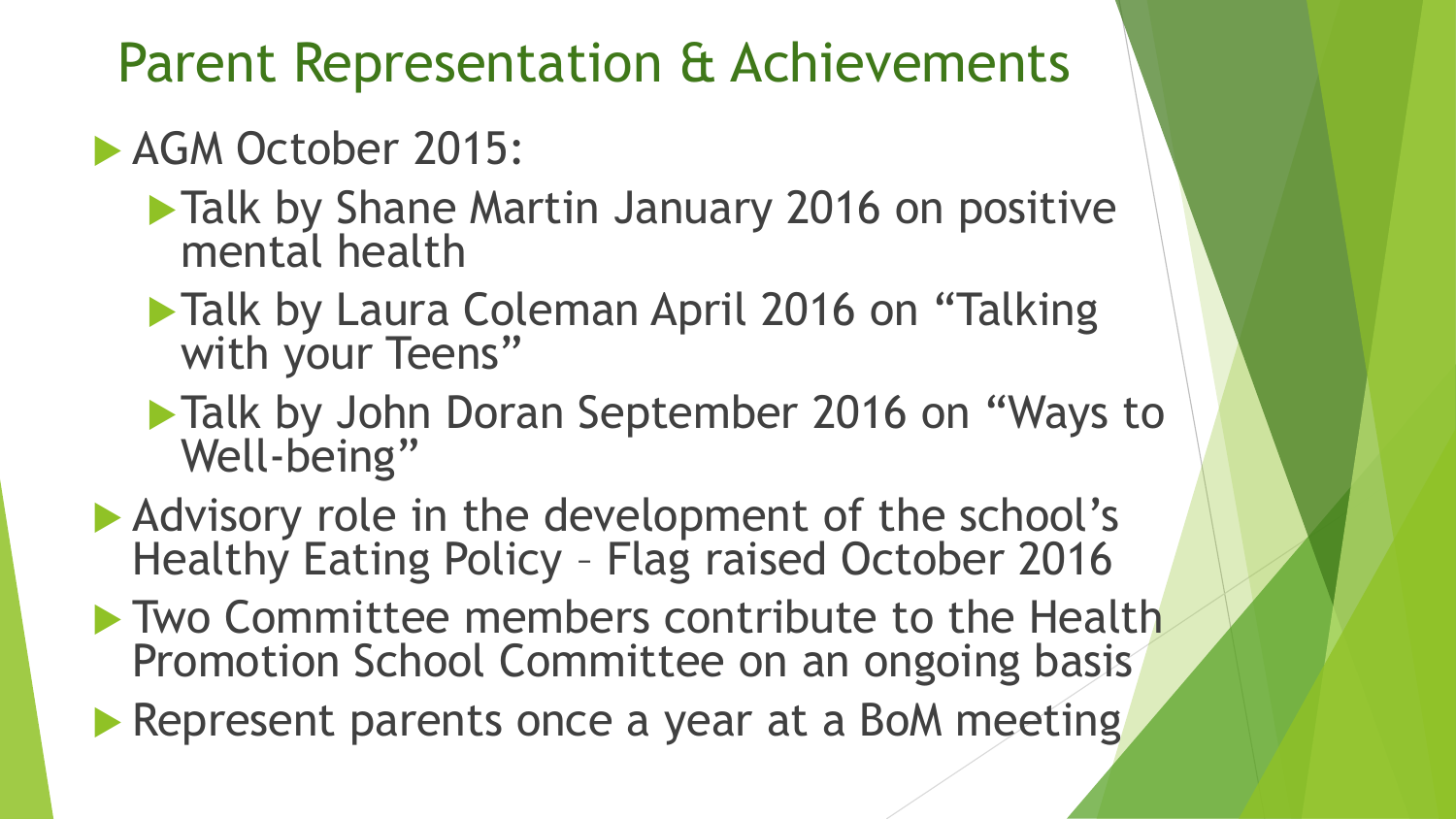- ▶ Organised parents to assist with supervision of rehearsals and performances of TY Shows
- **Parental assistance with day trips and team** events
- In conjunction with teaching staff & Student Council explore ways to reduce the weight of school bags
- ▶ Assisted with marshalling of Cycle for Suicide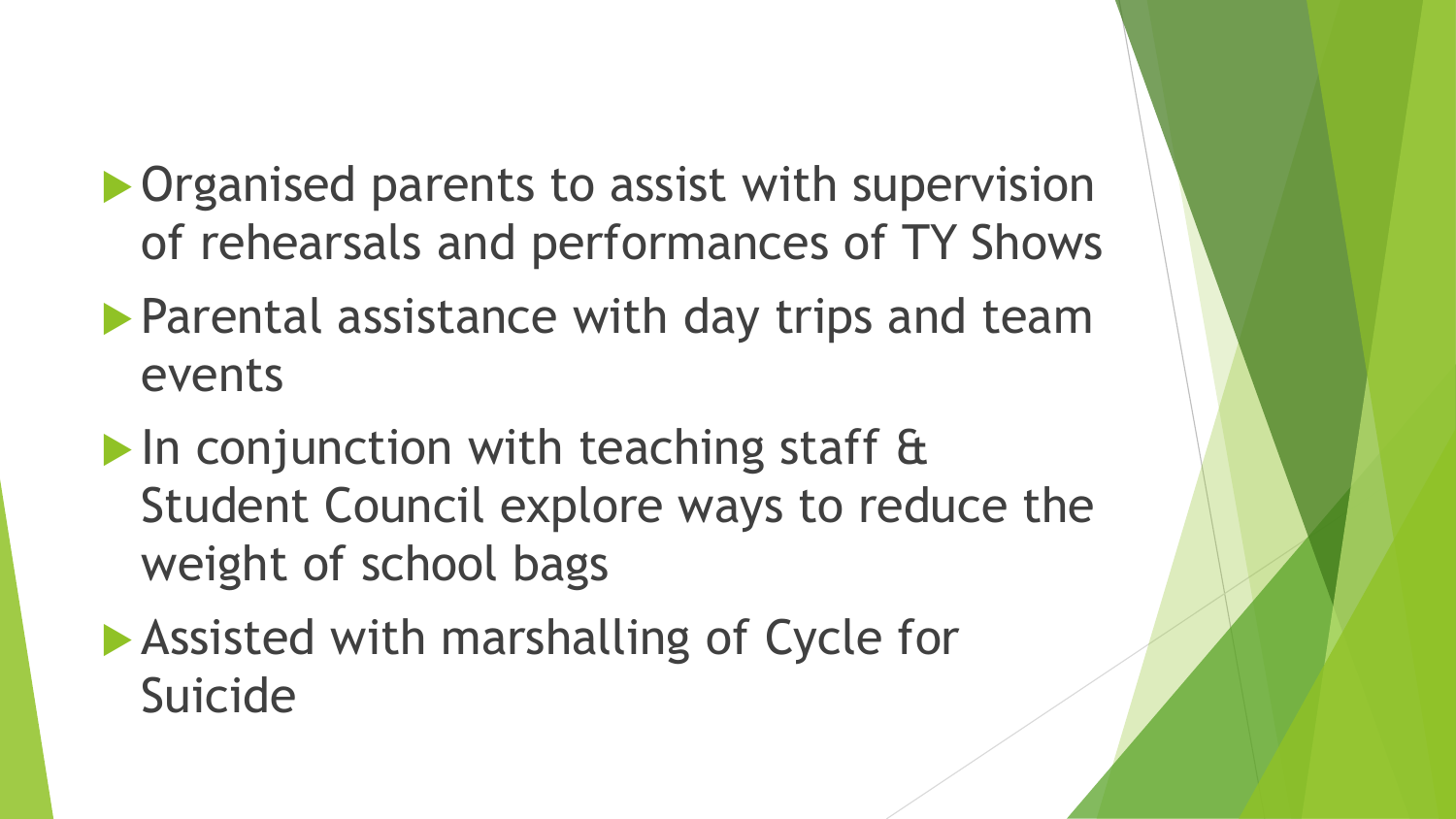# Aims 2016 - 2019

- ▶ Continue to represent parents for the benefit of ALL children in the school
- ▶ Continue to raise the profile of the Parents' Association within the school community and encourage more parents to get involved
- $\blacktriangleright$  To assist the school with achieving their aims as per the School Mission Statement
- $\blacktriangleright$  To have advisory role in the development of school policies
- $\blacktriangleright$  To organise talks/workshops on appropriate topics for parents
- To provide supervisory support where possible
- $\blacktriangleright$  To work in close collaboration with the Principal and Deputy Principal to achieve further integration of the Parents' Association into the school community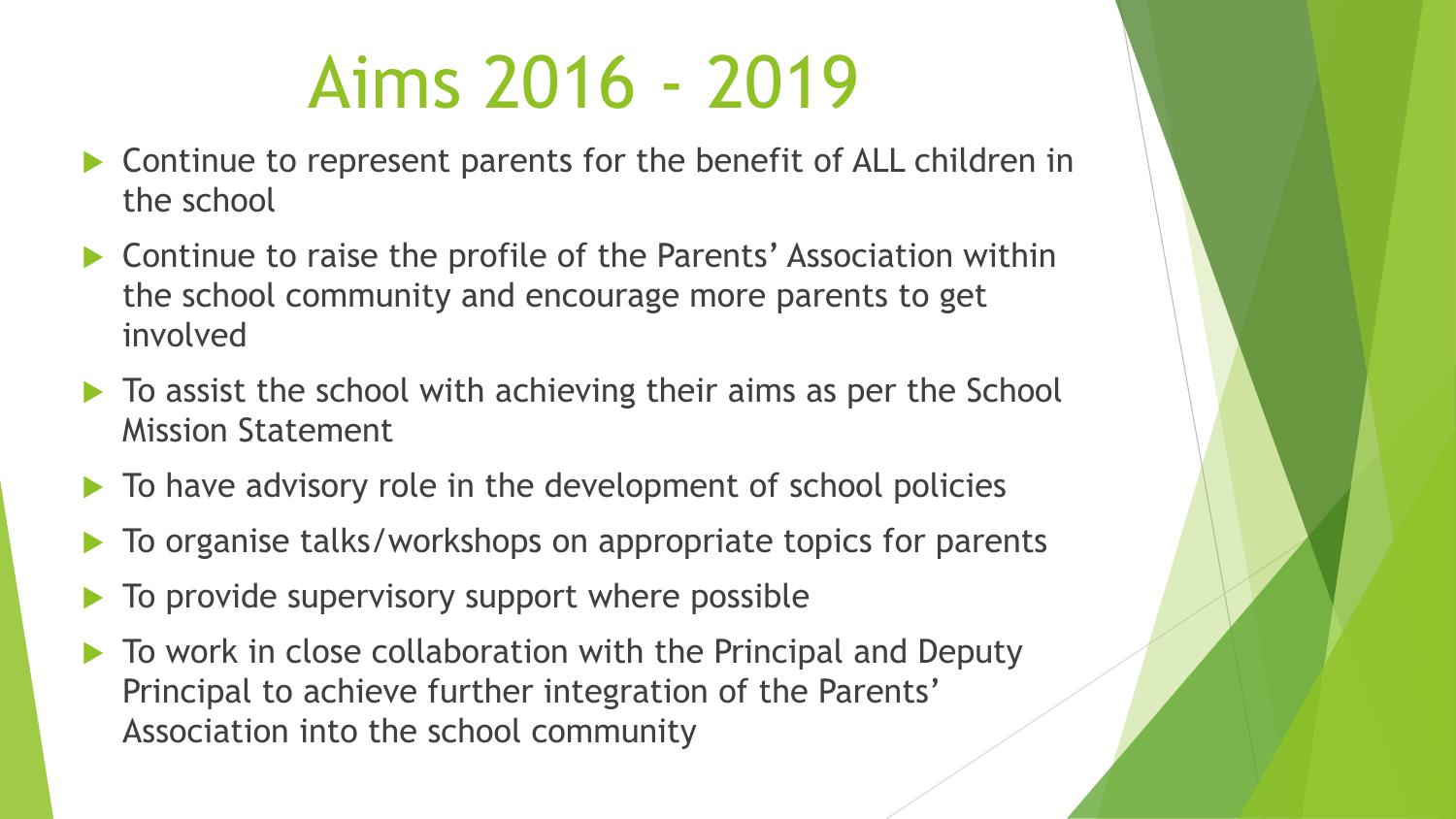# Thank You!

- All the Committee members for their work, commitment and positivity
- ▶ To Lorna Elms stepping down from the committee after 2 years of service
- ▶ To Mr Doherty, Ms Lyons, the teaching staff & the BoM for their continued support of the PA
- ▶ To Jeanette & Renagh in the school office for their help with PA activities
- ▶ To Declan Morgan for his talk here this evening

 $\triangleright$  To all parents and guardians here this evening thank you for coming!